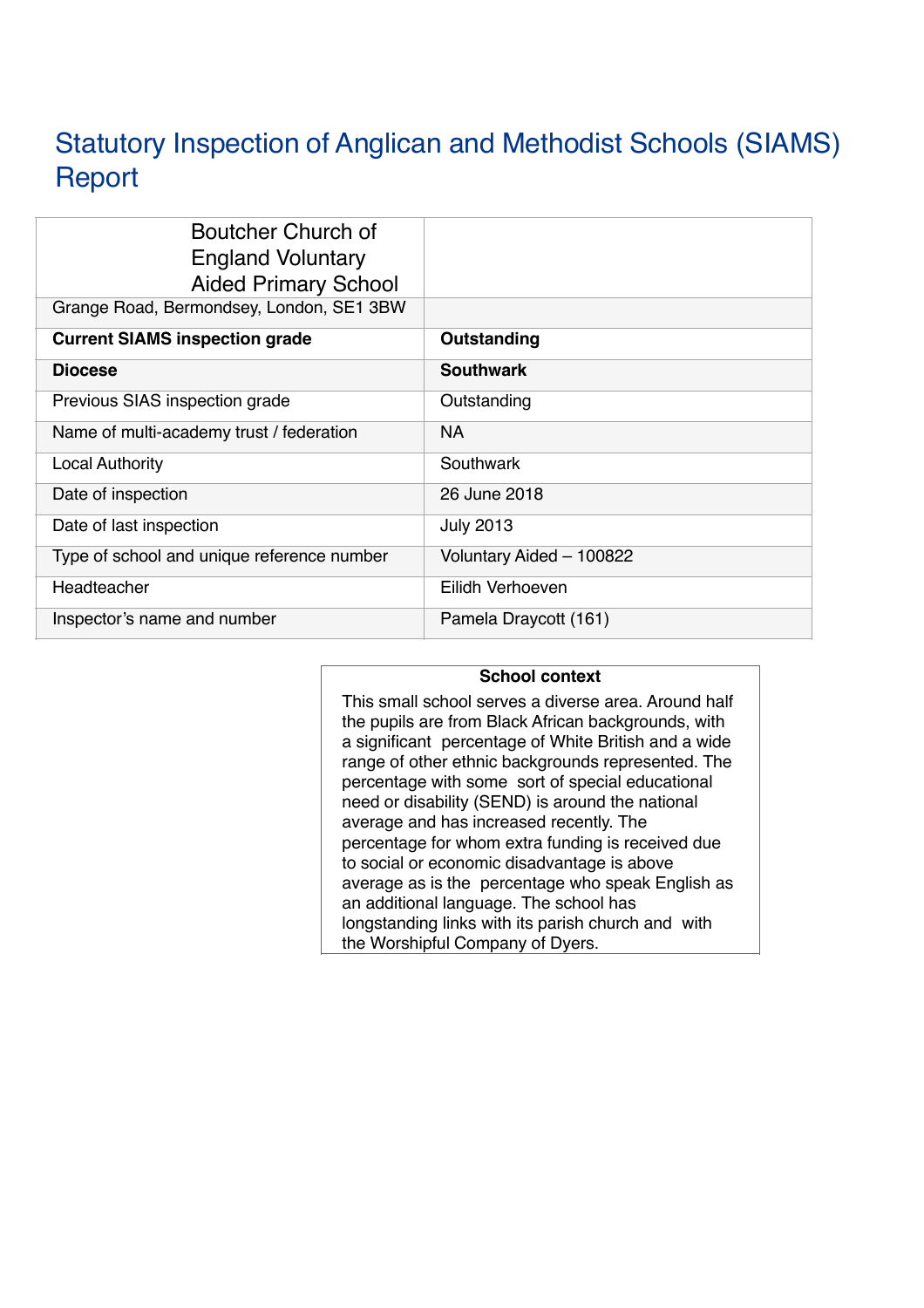| The distinctiveness and effectiveness of<br><b>Boutcher</b><br><b>Voluntary</b><br><b>Aided</b><br>Primary<br>School as a<br><b>Church of</b><br><b>England</b><br>school are<br>outstanding                                                                                                                     |
|------------------------------------------------------------------------------------------------------------------------------------------------------------------------------------------------------------------------------------------------------------------------------------------------------------------|
| The school's explicit and inclusive Christian<br>vision, is very well reflected through its<br>motto of, 'Faith, Family and Fascination'. It<br>positively permeates its life and work,<br>leading to a consistency of approach and<br>strong commitment to learning across the<br>school.                       |
| The purposeful leadership of the headteacher,<br>based on a clear Christian understanding of<br>education, is ably supported by senior<br>leaders, staff and governors. It results in<br>high academic expectations and outcomes,<br>alongside the excellent personal<br>development and wellbeing of pupils.    |
| The calm and friendly learning environment<br>explicitly reflects the school's motto. It is<br>shown through the pupils' excellent<br>behaviour and in the mutually respectful<br>and supportive relationships.                                                                                                  |
| Both the collective worship programme and<br>religious education (RE) have very high<br>profiles in school life and significantly<br>contribute to its Christian and inclusive<br>values.                                                                                                                        |
| A longstanding, positive and mutually<br>supportive relationship with the parish<br>Church of St Mary Magdalen and a strong<br>link with the Worshipful Company of Dyers<br>(a Guild of the City of London) positively<br>impact on the school's life and work.                                                  |
| <b>Areas to improve</b>                                                                                                                                                                                                                                                                                          |
| keeping with the ongoing cycle of<br>In.<br>improvement and in line with local and<br>national developments, refine assessment<br>practice in RE. This is so that pupils are<br>very clear about their attainment and<br>progress in the subject and know the next<br>steps that are required in their learning. |

### **The school, through its distinctive Christian character, is outstanding at meeting the needs of all learners**

The school's explicit and inclusive Christian vision, summarised through its motto, 'Faith, Family and Fascination,' strongly sustains and drives forward its service to its diverse community. Expressly drawing on the teaching and example of Jesus, its values of love, forgiveness, trust, justice, thankfulness and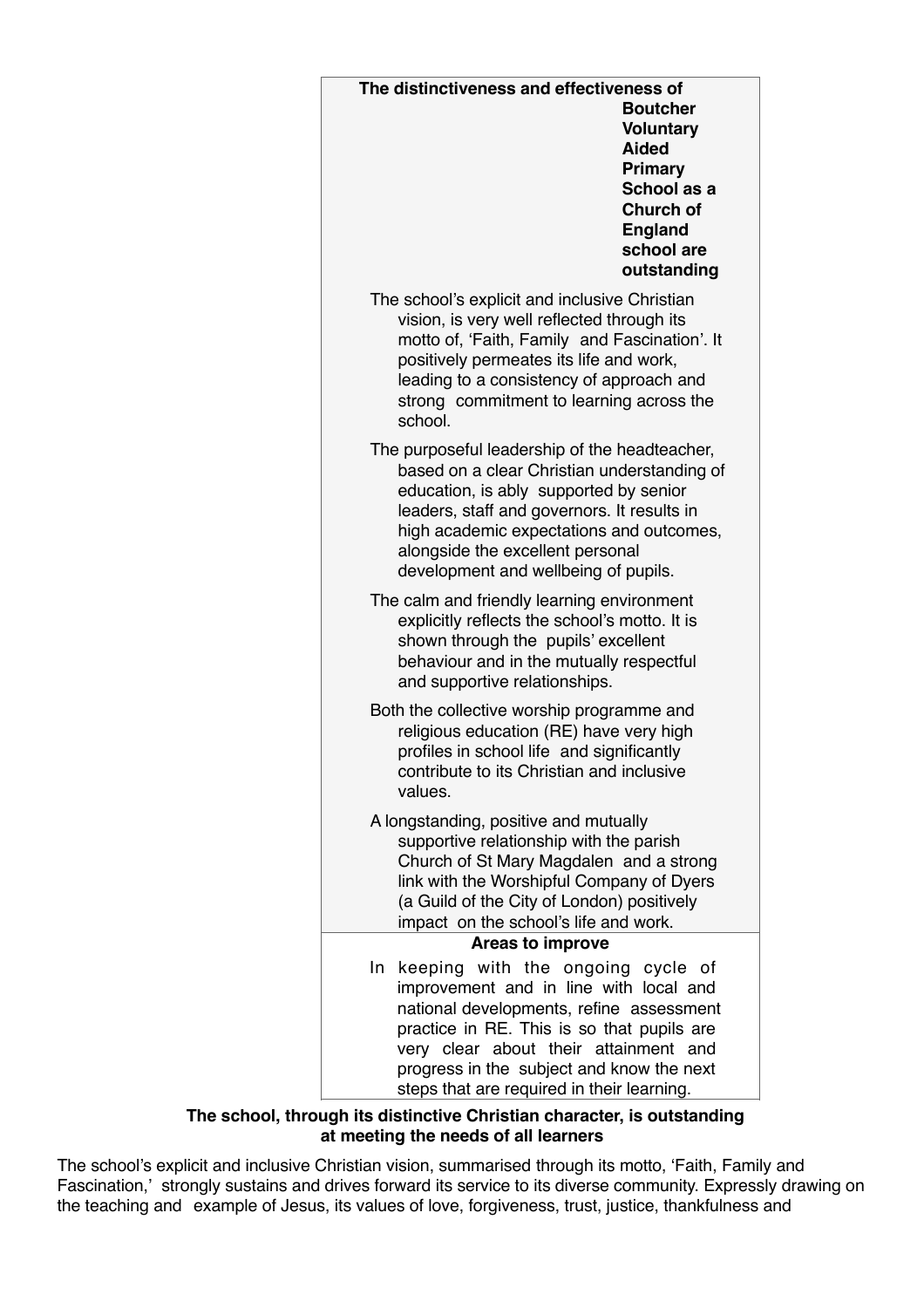friendship are shared and deeply embedded in school life. They are well known and understood by pupils and adults alike, who can make links between them and their actions and experience. For example, 'Jesus forgives all the bad things done to him. It's important to forgive when you are upset or you'll never be friends again,' as a Key Stage 2 pupil reflected. The values can be seen in the mutually supportive and respectful relationships alongside the pupils' excellent behaviour and attitudes towards each other and their learning. This leads to pupils thriving both academically and personally. Pupils attain very well across the school with standards reached being well above the local and national averages. Their progress, from their various starting points, is consistently very good and in some cases excellent. This includes disadvantaged pupils and SEND pupils, whose attainment and progress is well above that of their peers nationally. Pupils and adults live by the maxim that each day is a fresh start, so that, on those very few occasions where behaviour gets in the way of learning, justice, forgiveness and love are displayed. Positive rewards for good behaviour and actions reinforce the school's values very well. Pupils are happy in school and this is reflected in the consistently high levels of attendance, which is well above the national average. Strong pastoral care is provided for both pupils and staff with safeguarding, inclusion and wellbeing given appropriately high priorities. This again reflects the school's compassionate and caring atmosphere. A Key Stage 2 pupil said, 'There is always someone to talk to or to play with. We look out for each other. If someone is sad we try to help because we are like a family'. As an expression of its Christian foundation a wide range of opportunities to enhance spiritual, moral, social and cultural (SMSC) development is provided. This is through the broad and balanced curriculum, including in RE, through the collective worship programme and through extracurricular clubs, trips and visits. The pupils' voice is well listened to through, for example, the school council and regular questionnaires as well as informal opportunities for sharing. Individuals' views and opinions are respected and pupils are encouraged to share these through open-ended questioning in lessons. Pupils and staff reflect on and share issues of spiritual and moral concern through the worship programme. The buddy system, where older pupils support younger ones, regular sporting and fitness activities, and charitable giving encourage pupils to take responsibility for themselves and others. Cultural, ethnic and religious diversity, evident in the school is well celebrated and extended through links with, for example, schools in Germany, China and more recently India. These enhance provision further. Trips and visits augment the educational and personal development of pupils very well. The cost of many of these is subsidised through the school's link with the Worshipful Company of Dyers. Pupils enjoy RE and rightly recognise that it helps them learn about and value difference and diversity in their school, in the locality and further afield. Pupils have a good understanding of Christianity as a multi-cultural, multi-ethnic faith. This is because the school appropriately emphasises difference and diversity within Christianity. It draws well on the experiences of a variety of pupils and their families and in different units of work. RE, along with the worship programme, clearly support the school's Christian ethos and values.

#### **The impact of collective worship on the school community is outstanding**

The daily collective worship programme is central to school life and to the development of its deeply Christian and inclusive ethos. The high priority given to it across the school is exemplified in its detailed planning and very good delivery. This results in it successfully sustaining and developing the school's Christian ethos and values. It provides a range of appropriate opportunities for considering issues of spiritual and moral concern. The importance of the Bible and especially of Jesus' teaching and life is well focused on. This results in pupils having a very good appreciation of these two core dimensions of Christian belief. Likewise, through worship, pupils develop an age- appropriate understanding of other core Christian beliefs, such as that of God as Father, Son and Holy Spirit. The understanding of such beliefs are suitably extended through content focus within the RE curriculum. The use of various Anglican practices, such as an altar for the focal point of worship, lit candles and opening and closing sentences with responses are well embedded in school practice. This means that pupils have a growing appreciation of the symbolism of worship. 'We put our hands together when we pray to help us be still. It helps you be more calm', as a Key Stage 1 pupil said. A Key Stage 2 pupil reflected, 'We light candles to show that Jesus is the light of the world. It's like a light in your heart'. The Eucharist is an important element of worship across Key Stage 2 with around a third of pupils being admitted to communion in Year 5 following suitable preparation. Pupils from other faith backgrounds and none are well included in the daily worship programme. Their own background is very well celebrated through it. The daily act of worship in school is suitably enriched through worship in St Mary Magdalene church, which takes place at least once each half term. Prayer is central to the worship programme and to school life, making an effective and valued contribution to pupils' and adults' spiritual life,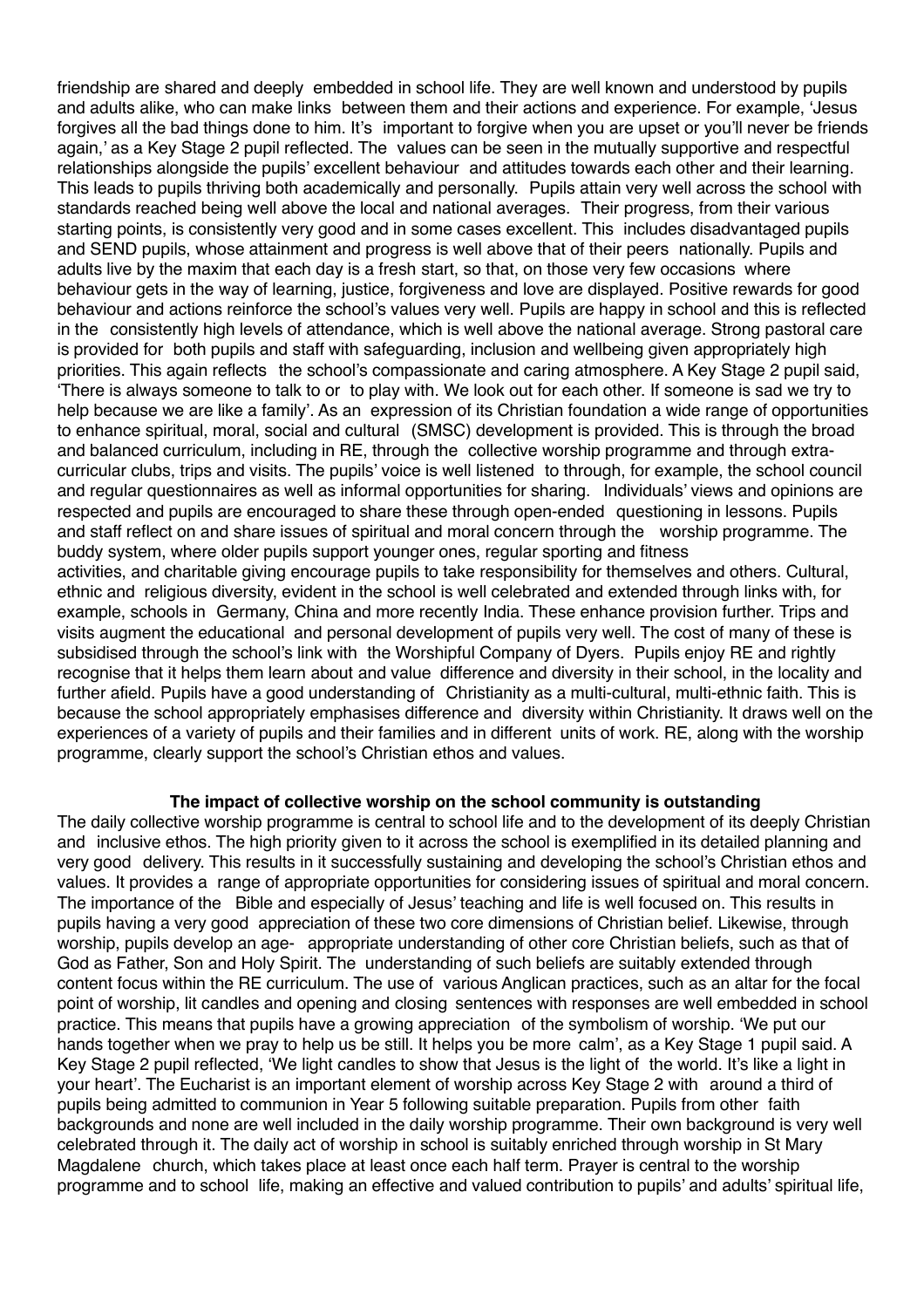irrespective of their faith background. As a member of staff observed it provides, 'space for reflection'. Opportunities for prayer permeate

the school day including in the daily act of worship, before lunch and at the end of the school day. Pupils know, and appreciate something of the significance of the Lord's Prayer. A recently introduced school prayer, drawn up by

some pupils and the incumbent, supports its prayer life further. Pupils write their own prayers to use in worship and many say they pray at home as well as at school. A Key Stage 1 pupil reflected that, 'Prayer is talking to God and God helps you'. Pupils understand that there are different types of prayer, and many, especially in the older years

can use correct terms such as thanksgiving, confession, absolution and petition. 'Prayer is a way you show you rely on God and helps you feel calm,' as a Key Stage 2 pupil said. In addition to this, prayer corners in each classroom are well used and there are prayer groups for pupils, staff and parents which meet regularly. The faith leaders are pupils who take a particular oversight of the school's Christian and inclusive ethos. They monitor the use of display and prayer corners and contribute to leading, monitoring and evaluating the worship programme. Their role in contributing to the themes chosen for worship is more limited. The programme is well planned and evaluated by senior leaders, governors and by the Vision and Values group, which is a subcommittee of the governing body.

Through this planning, monitoring and evaluation, areas for refinement are identified leading to continued development.

#### **The effectiveness of the religious education is outstanding**

RE has a high profile and is treated as a core subject alongside English, mathematics and science. The RE curriculum has been reviewed in the light of a new scheme of work produced by the Diocese of Southwark. This is being used and adapted very well to meet the varying needs of pupils. The curriculum is very well supported by an approach to teaching Christianity based on key concepts such as creation and forgiveness. Consequently, the revised curriculum is continuing to support the high levels of attainment and progress, which are in line with other core subjects across the school. In keeping with the diocesan scheme of work there is a good balance between content focusing on Christianity and that which focuses on a range of world faiths, including Judaism, Hinduism, Islam and Sikhism.

Opportunities are well planned for pupils to reflect on the similarities and differences in religious beliefs and practices. Consequently, pupils of different faiths and of no faith feel their opinions and beliefs are valued. This leads to a positive learning environment in lessons and to pupils being attentive and engaged. Pupils enjoy the range of activities they take part in across the RE curriculum, including discussion and debate, drama, writing in different styles and artwork. This variety also contributes to their continued engagement with RE and supports their learning very well. Current assessment in RE is detailed and marking is completed regularly. However, pupils do not consistently know how well they are achieving in RE or the precise next steps needed to improve further.

Assessment practice in RE is due for review as part of the ongoing cycle of development. This is timely in order to ensure that it keeps pace with developments locally and nationally in RE assessment practice. Governors are well informed about the RE curriculum through regular monitoring and accurate evaluation of teaching and the implementation of the new scheme of work. Teaching in RE is consistently good and often outstanding. The evaluation of the quality of teaching across the subject feeds into the accurate subject action planning very well. RE subject leadership is in the process of being handed over to another colleague. This process is part of the school's development process for its staff and is being handled very well.